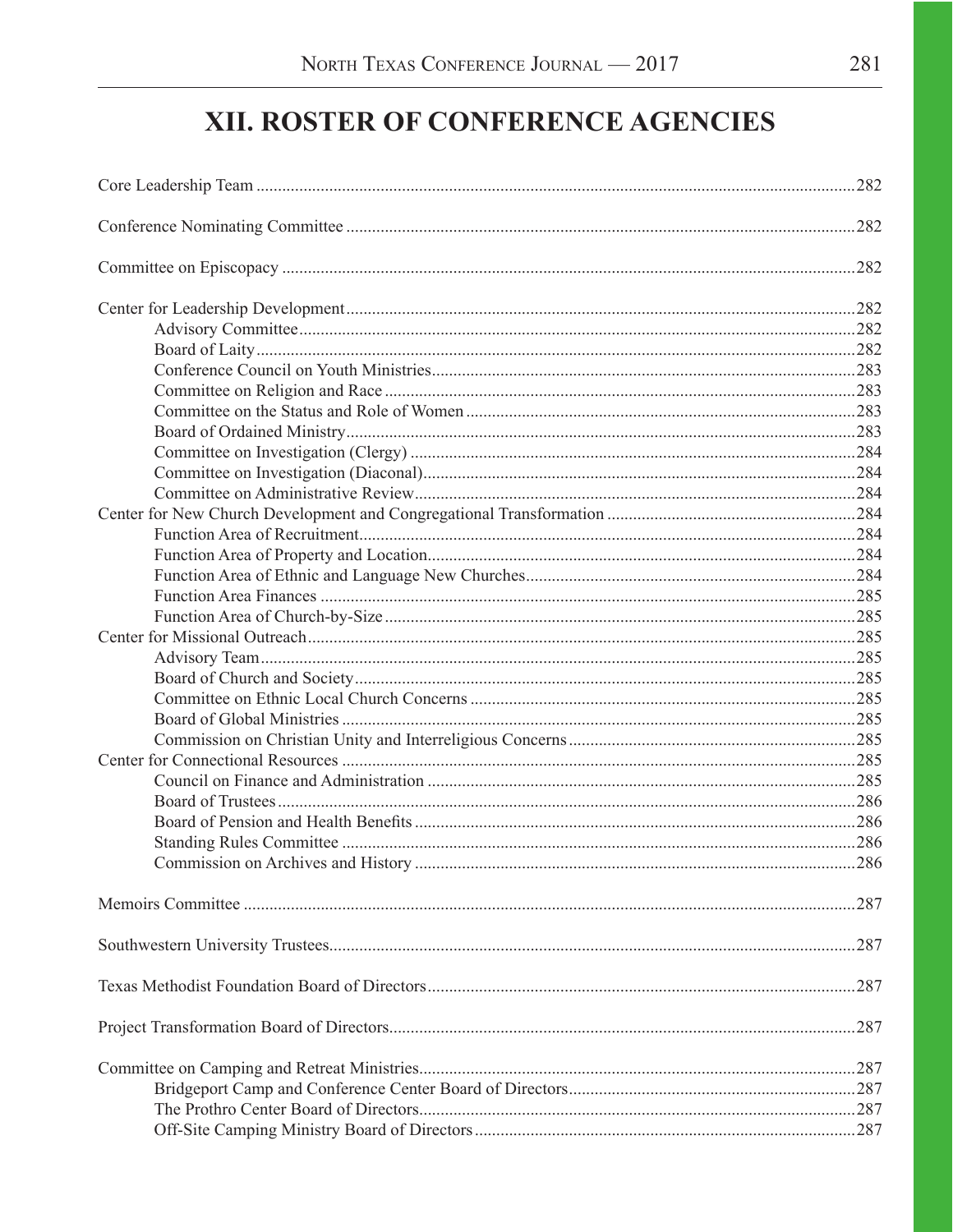#### **CORE LEADERSHIP TEAM**

Convener: Bishop Michael McKee Vice Chair and Conference Lay Leader: Jeff Bouis (C/A)

#### **Lay Members:**

## **Appointed by Bishop:**

ME Alfred White (B/A) ME Marie Mitchell (B/A) NC Mary Beth Hardesty-Crouch (C/A) District Superintendent: Cammy Gaston (C/A) Assistant to the Bishop and Director of Center for Missional Outreach: Andy Lewis (C/A) Director of Center for Leadership Development: Marti Soper (C/A) Director of Center for New Church Development and Congregational Transformation: Owen Ross (C/A) Director of Center for Connectional Resources: Jodi Smith (C/A)

#### **CONFERENCE NOMINATING COMMITTEE**

| Assistant to the Bishop: Andy Lewis $(C/A)$          |  |
|------------------------------------------------------|--|
| Conference Lay Leader and Vice Chair:                |  |
|                                                      |  |
| Conference Lay Leader Elect: Danny Soliz (H/L). 2020 |  |

### **District Superintendents:**

EA Vic Casad (C/A) ME Cammy Gaston (C/A) NC Ron Henderson (B/A) NW Marvin Guier (C/A)

## **Lay Members:**

## **COMMITTEE ON EPISCOPACY**

Chair: Elects Own Chair.................................................

#### **Laywomen:**

#### **Laymen**:

## **Clergy:**

## **At-Large:**

## **Appointed by Bishop:**

#### **Members of the Jurisdictional Committee**

| on Episcopacy |  |
|---------------|--|
|               |  |
|               |  |

## **CENTER FOR LEADERSHIP DEVELOPMENT**

## **ADVISORY COMMITTEE:**

## **BOARD OF LAITY**

| Chair & Conference Lay Leader:   |  |
|----------------------------------|--|
|                                  |  |
| Conference Lay Leader Elect:     |  |
|                                  |  |
| Conference Associate Lay Leader: |  |
|                                  |  |
| Conference Associate Lay Leader: |  |
|                                  |  |
|                                  |  |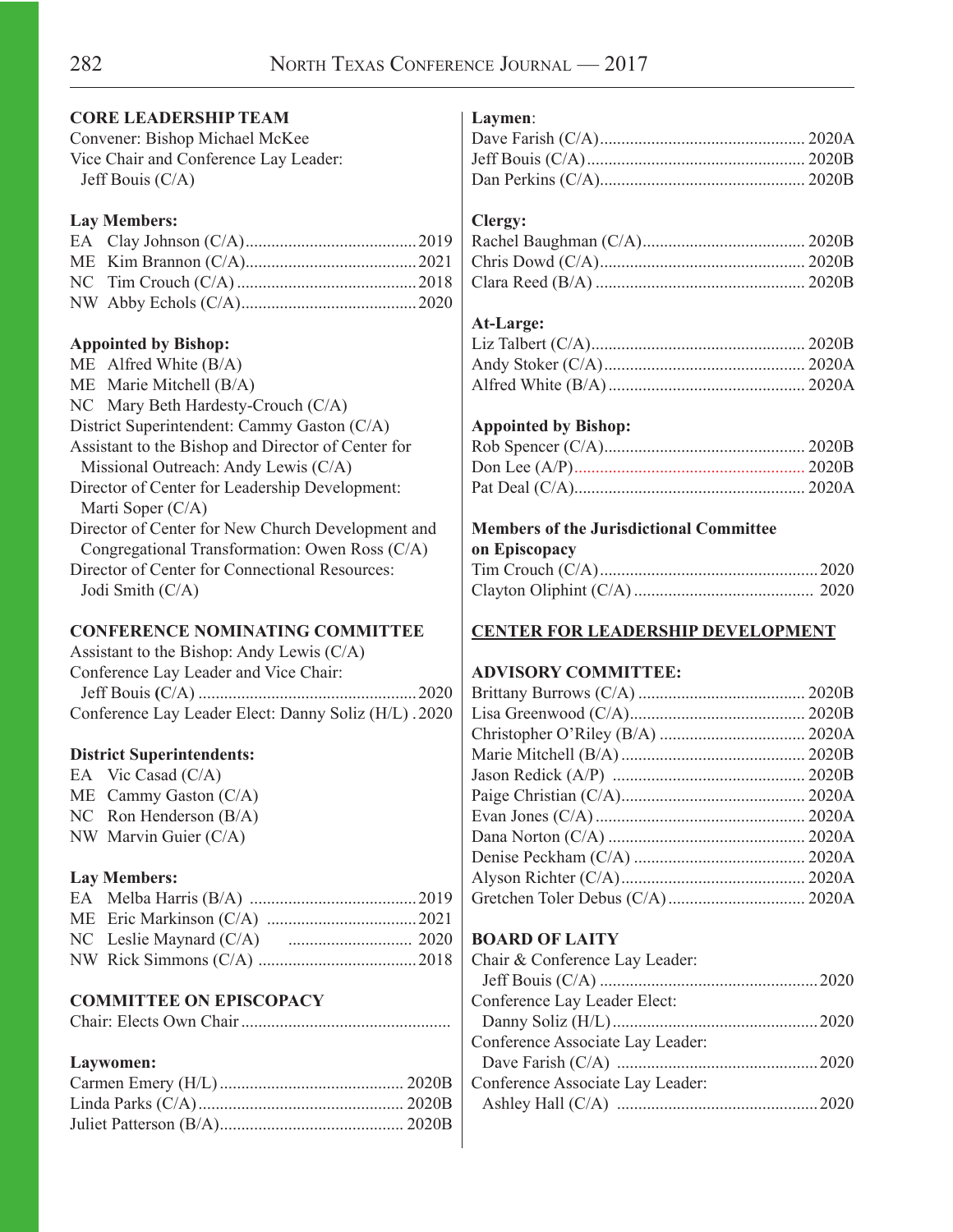|           | District Lay Leaders:                                   | Ca                          |
|-----------|---------------------------------------------------------|-----------------------------|
| EA        |                                                         | Ch                          |
| <b>ME</b> |                                                         | Ch                          |
| NC        |                                                         | Ch                          |
|           |                                                         | C                           |
|           |                                                         | Cal                         |
|           | <b>Conference Council on Youth Ministries</b>           |                             |
|           |                                                         | Cl <sub>6</sub>             |
|           |                                                         | Pet                         |
|           | Youth Lay Leaders:                                      | Sta                         |
|           |                                                         | Bil                         |
|           |                                                         | Pat                         |
| NC        |                                                         | Da                          |
|           |                                                         | Jill                        |
|           |                                                         | Ma                          |
|           | <b>President of Conference United Methodist Women:</b>  | Ma                          |
|           | Mae Alexander (B/A)                                     | Tin                         |
|           | <b>President of Conference United Methodist Men: to</b> | Eli                         |
|           | be elected by UMM                                       | Ug                          |
|           | <b>Committee on Lay Servant Ministries Chair:</b>       | Ca                          |
|           |                                                         | Ch                          |
|           |                                                         | Ho                          |
|           | <b>COMMITTEE ON RELIGION AND RACE</b>                   | Pau                         |
|           |                                                         | An                          |
|           |                                                         | De:                         |
|           |                                                         | Do                          |
|           |                                                         | Kw                          |
|           |                                                         | Al <sub>6</sub>             |
|           |                                                         | Jac                         |
|           |                                                         | Du                          |
|           |                                                         | Pre                         |
|           |                                                         | Mi                          |
|           |                                                         | Ka                          |
|           | <b>COMMITTEE ON THE STATUS AND ROLE</b>                 | Job                         |
|           | <b>OF WOMEN</b>                                         | Ma                          |
|           |                                                         | Da                          |
|           |                                                         | De                          |
|           |                                                         | Pau                         |
|           |                                                         | Ca                          |
|           |                                                         | Bla                         |
|           |                                                         | Ma                          |
|           |                                                         | Ca:                         |
|           |                                                         | An                          |
|           |                                                         |                             |
|           | UMW President Mae Alexander (B/A)                       | La                          |
|           |                                                         | $\Gamma_{\mathbf{r}\alpha}$ |

## **BOARD OF ORDAINED MINISTRY**

| Registrar: Duane VanGiesen (C/A) |  |
|----------------------------------|--|

| Candidacy Registrar: Jill Jackson-Sears  2020          |  |
|--------------------------------------------------------|--|
| Chair of Order of Elders: John Fleming (C/A)2028       |  |
| Chair of Order of Deacons: Patty Froehlich (C/A). 2020 |  |
| Chair of Fellowship of Local Pastors:                  |  |
|                                                        |  |
| Cabinet Representative: Marvin Guier (C/A)             |  |
|                                                        |  |
| <b>Clergy Members:</b>                                 |  |
|                                                        |  |
|                                                        |  |
|                                                        |  |
|                                                        |  |
|                                                        |  |
|                                                        |  |
|                                                        |  |
|                                                        |  |
|                                                        |  |
|                                                        |  |
|                                                        |  |
|                                                        |  |
|                                                        |  |
|                                                        |  |
|                                                        |  |
|                                                        |  |
|                                                        |  |
|                                                        |  |
|                                                        |  |
|                                                        |  |
|                                                        |  |
|                                                        |  |
|                                                        |  |
|                                                        |  |
|                                                        |  |
|                                                        |  |
|                                                        |  |
|                                                        |  |
|                                                        |  |
|                                                        |  |
|                                                        |  |
|                                                        |  |
|                                                        |  |
|                                                        |  |
|                                                        |  |
|                                                        |  |

## **Lay Members:**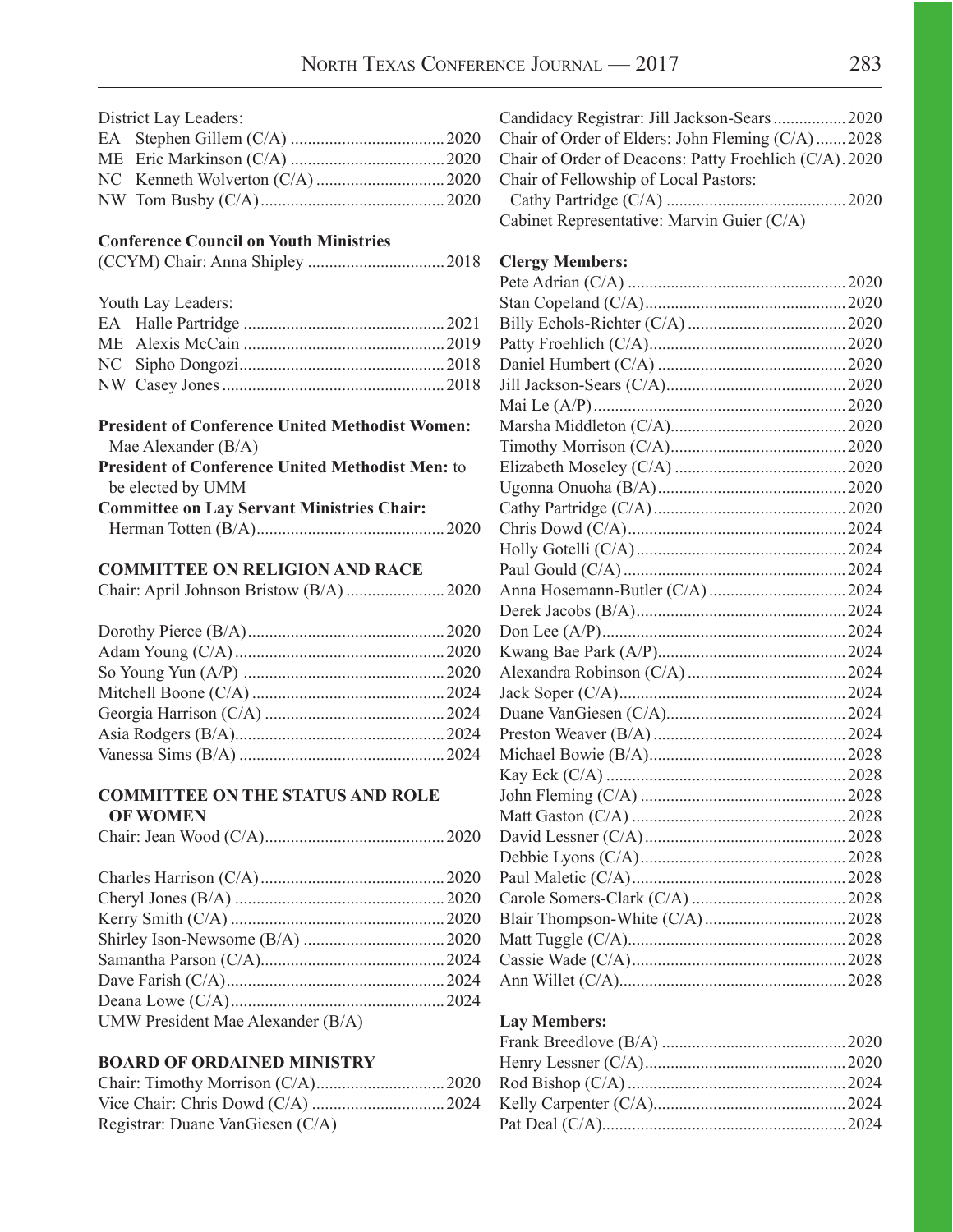**Committee on Investigation – Clergy** Chair: Elects Own Chair

## **Members:**

**Clergy:** Jeremiah Booker (B/A) Tommy Brumett (C/A) Dyan Dietz (C/A) Linda Roby (C/A)

## **Laity:**

Gary Southard (C/A) Sharon Spratt (B/A) Richard Stanford (C/A)

## **Alternates:**

**Clergy:** Debbie Chapman (C/A) Lucretia Facen (B/A) Clay Womack (C/A)

## **Laity:**

Susan Anderson (C/A) Frank Jackson (C/A) Kay Porter (C/A)

**Committee on Investigation – Diaconals** Chair: Elects Own Chair

## **Members:**

**Clergy:** Chuck Aaron C/A) Karen Chraska (C/A) Liz Talbert (C/A)

## **Laity:**

Kim Brannon (C/A) Janie Covington (C/A) Stanley Mays (B/A) Dan Perkins (C/A)

## **Alternates:**

**Clergy:** Rebecca Bruff (C/A) Jeff Hall (C/A)

Joan La Barr (C/A) Walt Marcum (C/A) Greg Neal (C/A)

#### **Laity:**

Tom Busby (C/A) Serena Eckert (C/A) Alina Esquivel (H/L) Alys Richards (C/A) Sue Watson O'Neill (C/A)

#### **Committee on Administrative Review Members:**

Pat Beghtel Mahle (C/A) Henry Masters (B/A) Ben Shinn (C/A)

## **Alternates:**

Todd Harris (C/A) Margie Steele (B/A)

## **CENTER FOR NEW CHURCH DEVELOPMENT AND CONGREGATIONAL TRANSFORMATION**

## **Function Area of Recruitment:**

## **Function Area of Property and Location:**

## **Function Area of Ethnic and Language New Churches:**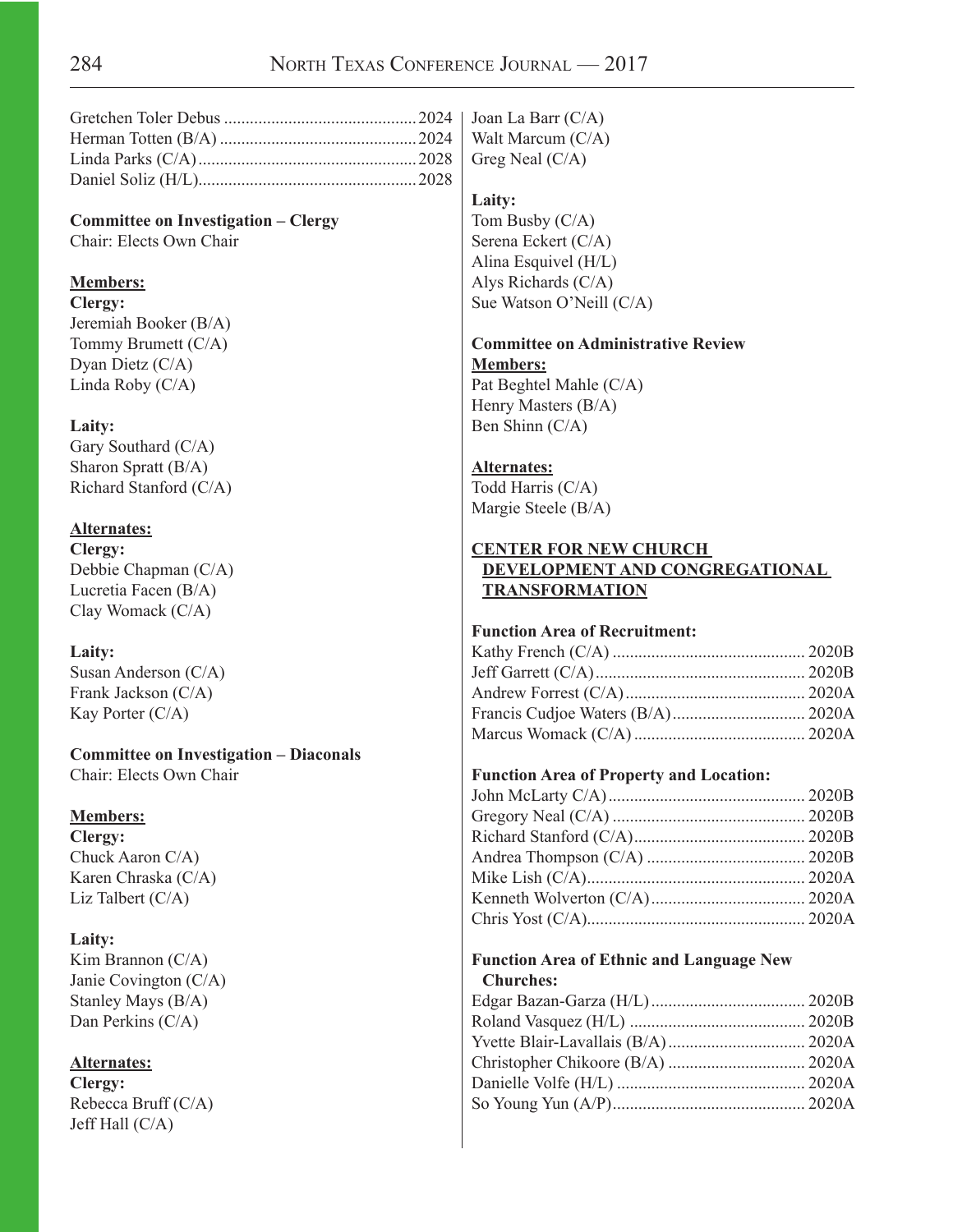| <b>Function Area of Finances:</b>       | <b>BOARD OF GLOBAL MINISTRIES</b>        |  |
|-----------------------------------------|------------------------------------------|--|
|                                         |                                          |  |
|                                         | Secretary of Global Ministries:          |  |
|                                         |                                          |  |
| <b>Function Area of Church-by-Size:</b> | Clergy:                                  |  |
|                                         |                                          |  |
|                                         |                                          |  |
|                                         |                                          |  |
|                                         |                                          |  |
|                                         |                                          |  |
|                                         | Laywomen:                                |  |
|                                         |                                          |  |
| <b>CENTER FOR MISSIONAL OUTREACH</b>    |                                          |  |
|                                         |                                          |  |
| <b>ADVISORY TEAM</b>                    |                                          |  |
|                                         |                                          |  |
|                                         | Laymen:                                  |  |
|                                         |                                          |  |
|                                         |                                          |  |
|                                         |                                          |  |
|                                         |                                          |  |
|                                         |                                          |  |
|                                         | <b>COMMISSION ON CHRISTIAN UNITY AND</b> |  |
|                                         | <b>INTERRELIGIOUS CONCERNS</b>           |  |
|                                         |                                          |  |
|                                         |                                          |  |
|                                         |                                          |  |
| <b>BOARD OF CHURCH AND SOCIETY</b>      |                                          |  |
|                                         |                                          |  |
|                                         |                                          |  |
|                                         |                                          |  |
|                                         |                                          |  |
|                                         |                                          |  |
|                                         |                                          |  |
|                                         |                                          |  |
|                                         |                                          |  |
|                                         |                                          |  |
|                                         | <b>CENTER FOR CONNECTIONAL RESOURCES</b> |  |
| <b>COMMITTEE ON ETHNIC LOCAL CHURCH</b> | <b>COUNCIL ON FINANCE AND</b>            |  |
| <b>CONCERNS</b>                         | <b>ADMINISTRATION</b>                    |  |
|                                         | President: Larry Womack (C/A)  2020A     |  |
|                                         |                                          |  |
|                                         | Laywomen:                                |  |
|                                         |                                          |  |
|                                         |                                          |  |
|                                         |                                          |  |
|                                         |                                          |  |
|                                         |                                          |  |
|                                         |                                          |  |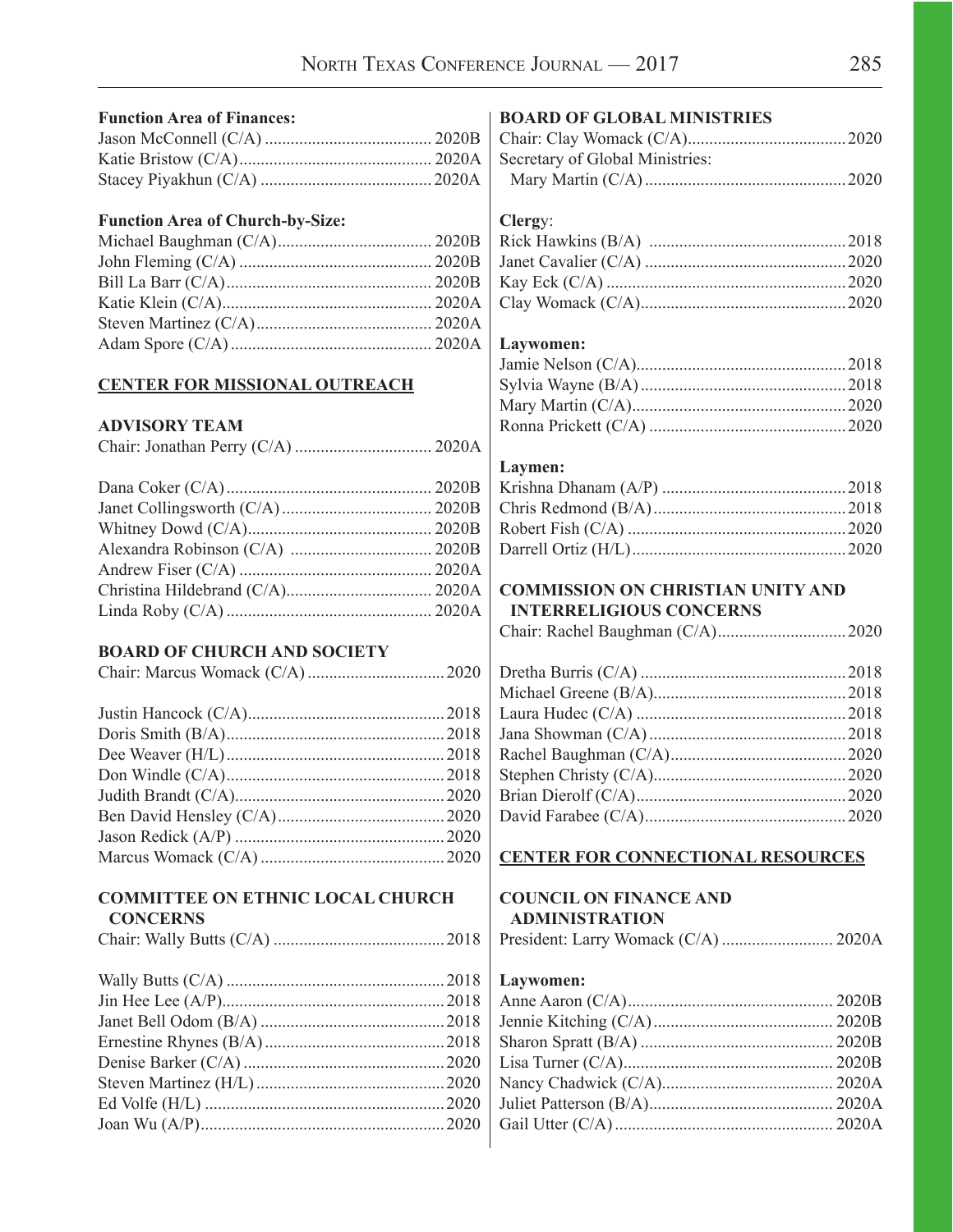## **Laymen:**

## **Clergy:**

## **BOARD OF TRUSTEES**

Chair:Elects Own Chair

## **Class of 2021:**

## **Class of 2020:**

## **Class of 2019:**

## **Class of 2018:**

## **BOARD OF PENSION AND HEALTH BENEFITS**

|--|--|--|

## **Laywomen:**

## **Laymen:**

## **Clergy:**

## **STANDING RULES COMMITTEE**

|--|--|--|

## **COMMISSION ON ARCHIVES AND HISTORY**

|--|--|